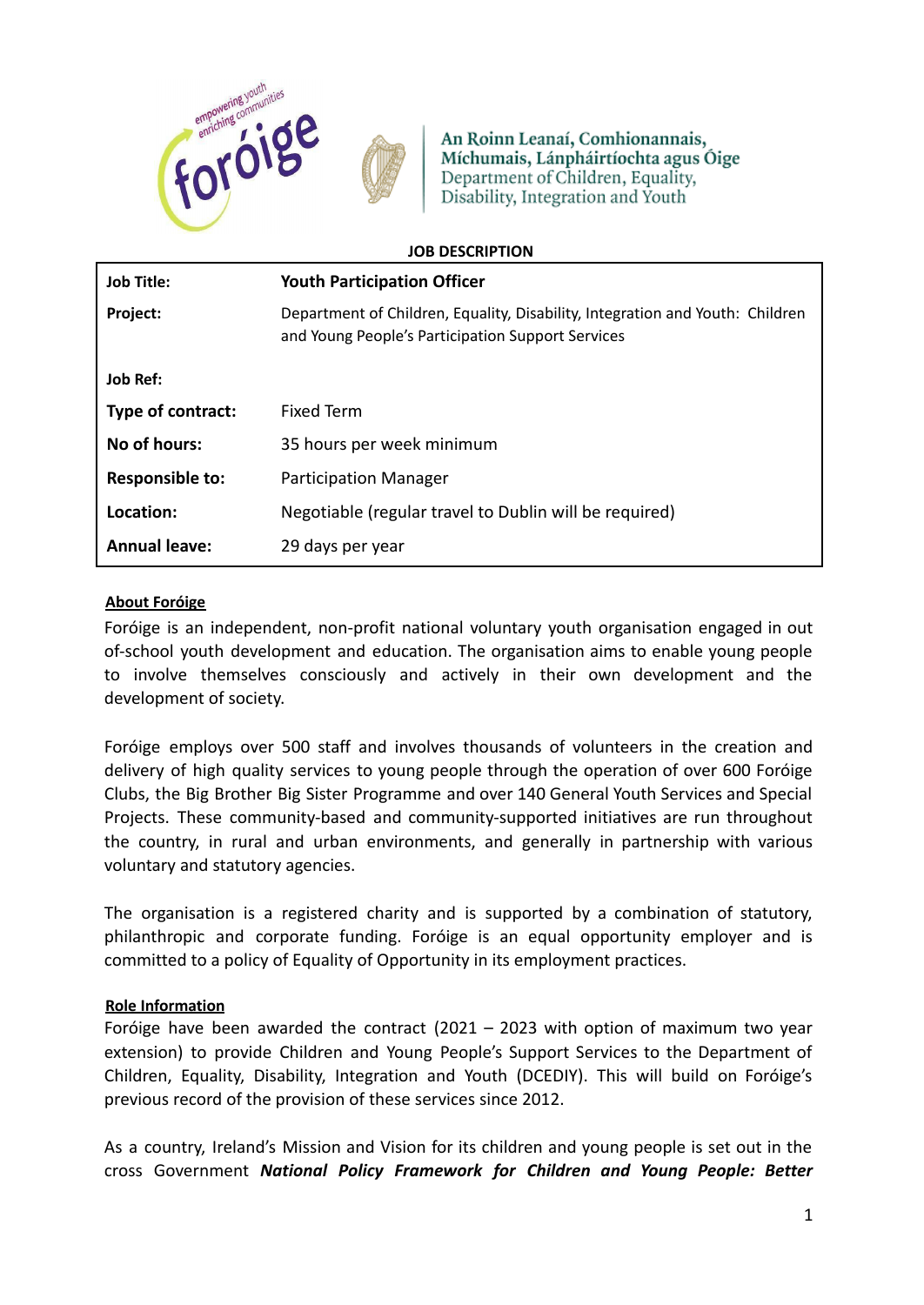*Outcomes, Brighter Futures* which seeks to improve outcomes for all children and young people and to ensure Ireland is one of the best small countries in the world in which to grow up and raise a family, and where the rights of all children and young people are respected, protected and fulfilled; where their voices are heard and where they are supported to realise their maximum potential now and in the future.

The contract for the provision of the **Department's Children and Young People's Participation Support Services** provides the essential technical and professional services required to deliver on DCEDIY's participation mandate, without which it would not be possible to support and deliver the Comhairle na nÓg and Dáil na nÓg structures, along with the other participation initiatives and consultations.

The main outputs delivered by Foróige are:

- 1. Establish National Participation Office with DCEDIY
- 2. Support DCEDIY in the implementation of the Comhairle na nÓg Five Year Strategic Development Plan
- 3. Organisation of an Annual National Event (Dáil na nÓg and the National Showcase Event for Comhairle na nÓg) and supporting the follow-up work with Comhairle na nÓg National Executive
- 4. Provision of Support and Training for Comhairle na nÓg
- 5. Supporting the DCEDIY in conducting national consultations and other participation initiatives with children and young people
- 6. Supporting the DCEDIY in other participation initiatives with children and young people
- 7. Collaborate with Hub na nÓg as required
- 8. Commission and oversee independent report writing of consultations, participation initiatives and key events in collaboration with DCEDIY as required
- 9. Ensure all activities of the Children and Young People's Support Services comply with DCEDIY Child Protection, COVID-19 Restrictions (as applicable), health & Safety, financial management and data protection regulations

The position of Youth Participation Officer will involve working as part of a team of 5 staff in the National Participation Office in the development and implementation of a Strategic Plan for Children and Young People's Support Services; the provision of support and training to Comhairlí na nÓg; engagement with, support of and networking of relevant stakeholders; liaison with and supporting DCEDIY; organisation and development of local, regional and national consultative and participation youth events and supporting other participation initiatives.

# **Key Responsibilities of the Youth Participation Officer**

The duties of the Youth Participation Officer in carrying out any functions, which may be involved in or arise out of the appointment, shall be as notified by the Assistant CEO, the Board of Foróige and/or its Chief Executive.

These duties will include but are not limited to: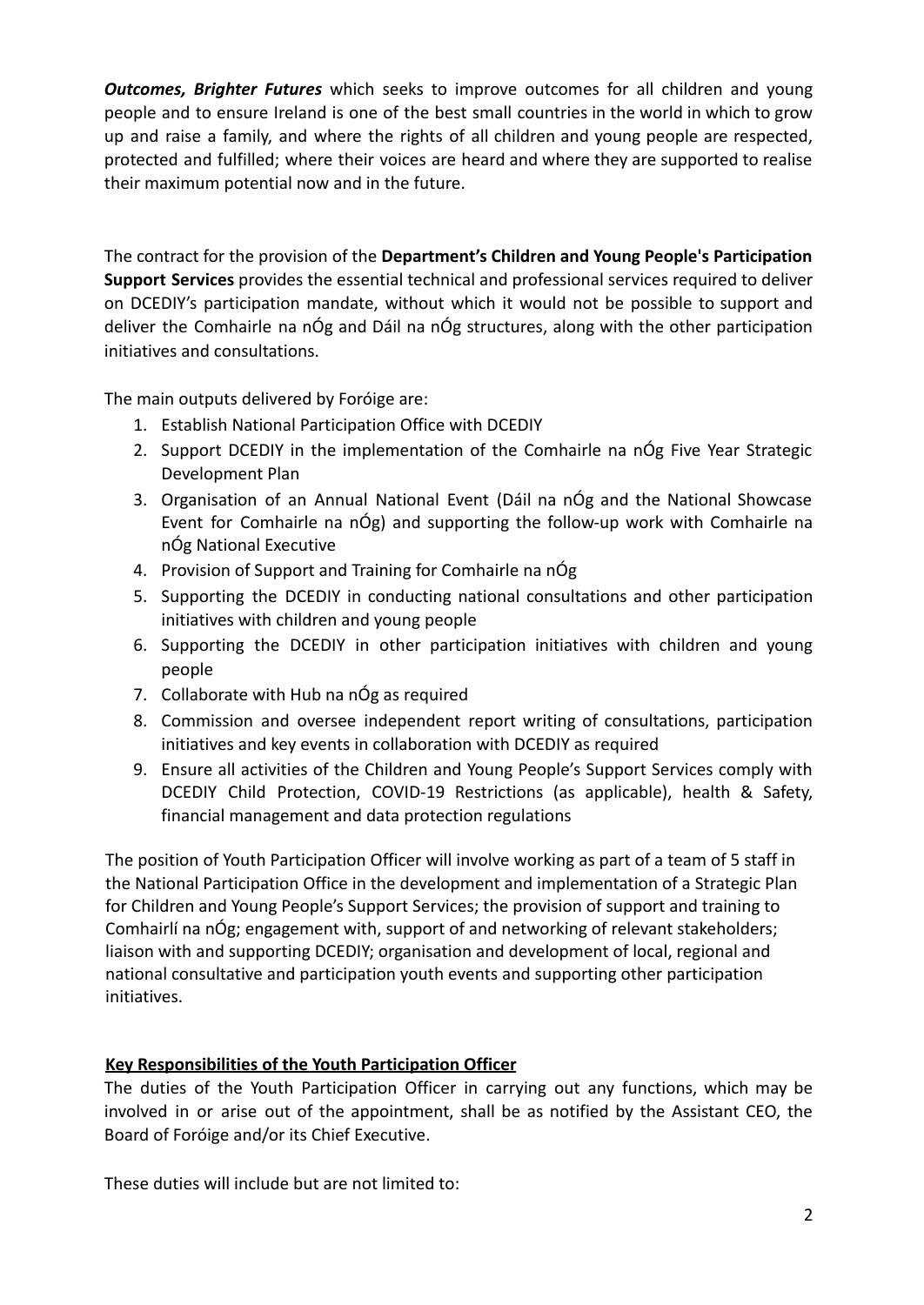# **Values and Principles**

- Apply the fundamental values and principles of children and young people's participation in all the operation, programmes and initiatives of the National Participation Office
- Implementation of the fundamental purpose and philosophy of Foróige

### **Working as part of the National Participation Office Team**

- Working with the Youth Participation Manager and DCEDIY in the business of the National Participation Office
- Contributing to the achievement of the vision for Children and Young People's Support Service
- Implementation of all necessary business and operational processes associated with same e.g. policies and procedures, IT, Data Protection, Child Safeguarding and Protection etc.
- Participating effectively in the National Participation Office Team and working effectively with DCEDIY's Children and Young People's Participation Support Team and contributing to the broader participation agenda
- Participating in regular team meetings, quarterly review meetings and other events relevant to the role

## **Supporting Comhairle na nÓg**

- Contributing to the development of an Implementation Plan on the recommendations of the Comhairle na nÓg Five Year Development Plan
- Developing and carrying out individual and team work programmes based on the Implementation Plan
- Working and liaising with relevant Comhairle na nÓg personnel in the 31 Local Authorities in assessing need for support and training and providing these services
- Organising and managing training, networking and information events at both a national and regional level
- Supporting each Comhairle na nÓg in making their annual application and completing their annual report to Pobal

### **Stakeholder Engagement**

- Maintaining and developing relationships with staff, partners and other relevant stakeholders within the Comhairlí providing them with appropriate training, advice and consultancy on child and youth participation
- Providing support as appropriate to other relevant stakeholders in the development of child and youth participation training, programmes and curriculum
- Communicating regularly with key stakeholders verbally and in writing using a range of media including social media and the website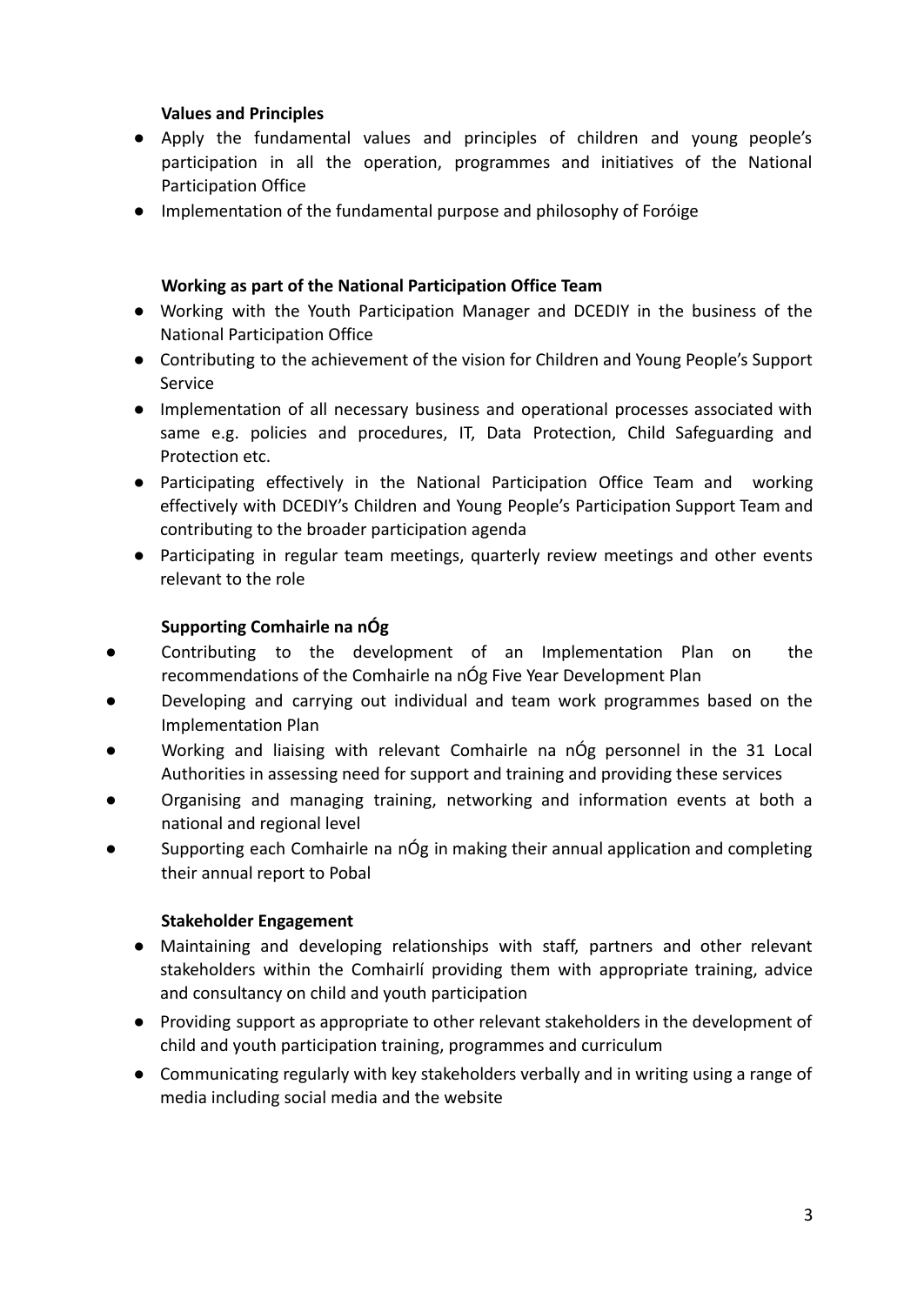# **Hub na nÓg**

● Supporting and participating in, as required, the work of Hub na nÓg staff, particularly in the development of best practice, research and other areas of cross over work

# **Participation Events, Consultations and other participation Initiatives**

- Participating in the design of Dáil na nÓg, the National Showcase and other participation initiative events including setting the agenda, methodology development and facilitation.
- Consideration and input into recruitment of young people for key consultations and participation initiatives.
- Working with Foróige Marketing and Communications Department in the organisation and operation of such events
- Supporting and engaging in consultations, through contributing to their co-ordination and the development of methodologies and briefing notes and facilitation of consultations
- Supporting the development and facilitation of the National Executive to meet its objectives as mandated by the broader membership at Dáil na nÓg.
- Working with young people to prepare their inputs to key engagements with policy makers, Minister and other key stakeholders and audiences as required.
- Supporting DCEDIY in participation initiatives with Children and Young People including youth assemblies.

# **Programme and Resource Development**

- Developing and disseminating guidelines, standards and methodologies for various stakeholders to ensure best practice in child and youth participation
- Programme and resource development regarding best practice in child and youth participation

# **Administration**

- Utilising internal data management systems effectively
- Contributing to planning and report writing
- Engaging effectively and appropriately with Social Media in relation to child and youth participation

# **Quality Assurance**

- Contribute to the development of relevant annual work plans, written six month and Annual Reports for DCEDIY
- Contributing to the development of specific action plans in relation to consultations, participation initiatives etc. and provision of written and verbal reports on same
- Attending, as required, meetings with DCEDIY to plan and review specific pieces of work
- Support and evaluate practice in children and youth participation among stakeholders using the National Implementation Framework for Child Participation developed by Hub na nÓg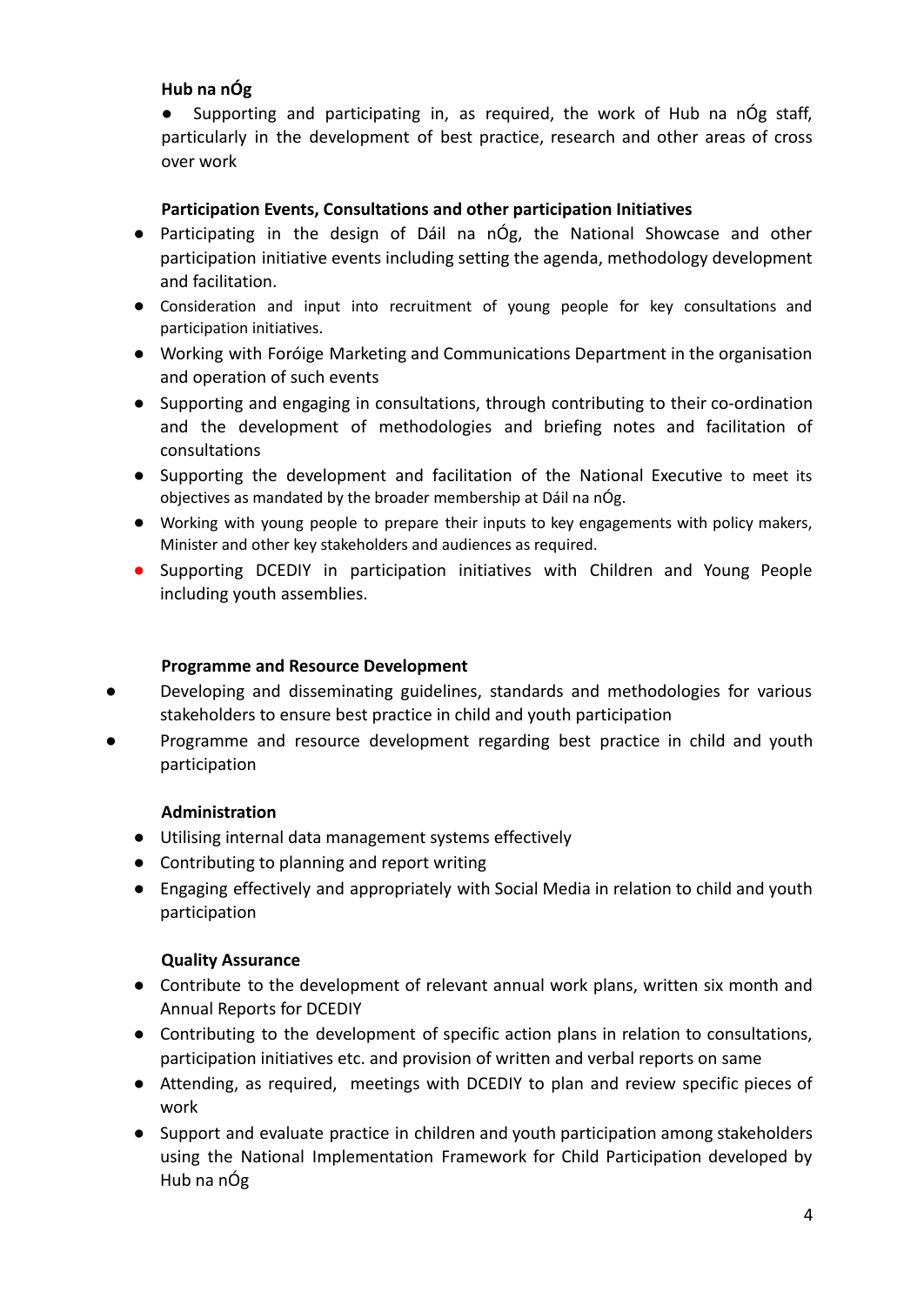Any such other relevant duties as the National Council and/or the Chief Executive or the nominee of the Chief Executive shall deem necessary for the effective implementation of Foróige's policy and programmes.

# **PROFESSIONAL QUALIFICATIONS AND EXPERIENCE E= Essential, D= Desirable**

- Education to National Degree standard (minimum requirement) **(E)**
- Experience and understanding of child and youth participation theories and methodologies
	- **(E)**
- A minimum of 1 year's relevant work experience **(E)**
- A minimum of three years' experience working with young people **(E)**
- Experience in engaging with a range of other stakeholders and working effectively in partnership with them **(E)**
- Experience of team working and facilitation skills **(E)**
- Excellent written communications skills and an ability to write for a variety of audiences including children and young people **(E)**
- Experience of programme/curriculum development and resource development **(D)**
- Access to car and full driving licence **(E)**

### **PERSON SPECIFICATION** (all **Essential** requirements)

- Ability to build and maintain effective working relationships
- Good interpersonal skills, including ability to liaise with a wide range of contacts
- Excellent organisational skills and high standards of accuracy and attention to detail
- Ability to be proactive, use own initiative and work effectively within a pressurised environment
- Positive and flexible approach to working as part of a team
- Ability to follow organisational guidelines and processes Excellent computer skills, including Social Media

### **REQUIREMENTS OF ALL FORÓIGE STAFF** (all **Essential** requirements)

- Commitment to the purpose of Foróige and to work within the values, policies and procedures of the organisation
- To act consistently in a professional manner at all times
- To participate in regular supervision with your line manager
- Flexibility in relation to hours of work to meet the needs of the work. Evening and weekend work will be required.